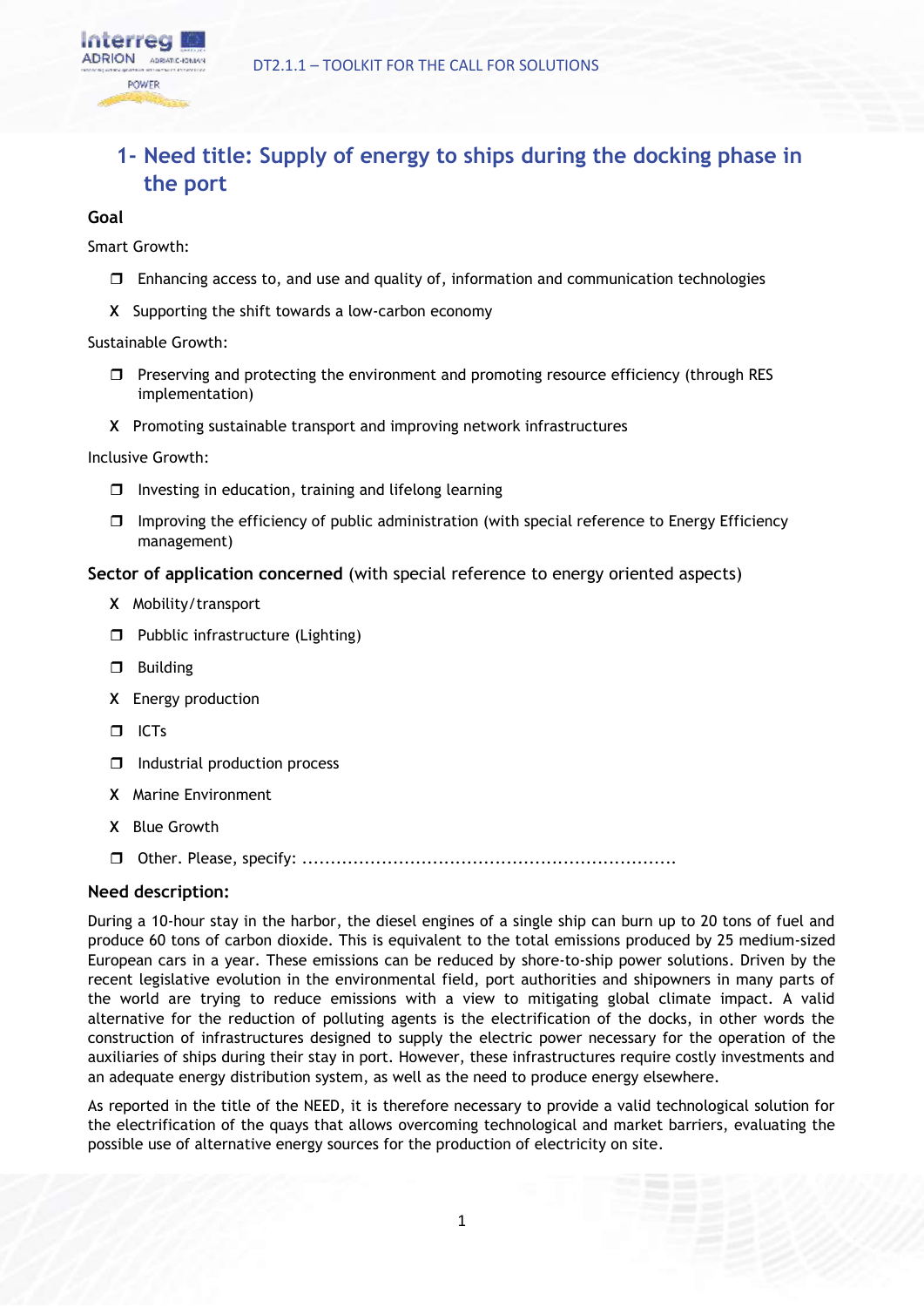

# **2- Need title: Efficient distribution of LNG**

### **Goal**

Smart Growth:

- $\Box$  Enhancing access to, and use and quality of, information and communication technologies
- **X** Supporting the shift towards a low-carbon economy

#### Sustainable Growth:

- $\square$  Preserving and protecting the environment and promoting resource efficiency (through RES implementation)
- **X** Promoting sustainable transport and improving network infrastructures

Inclusive Growth:

- $\Box$  Investing in education, training and lifelong learning
- $\Box$  Improving the efficiency of public administration (with special reference to Energy Efficiency management)

### **Sector of application concerned** (with special reference to energy oriented aspects)

- **X** Mobility/transport
- $\Box$  Pubblic infrastructure (Lighting)
- **D** Building
- **X** Energy production
- $\Box$  ICTs
- $\Box$  Industrial production process
- **X** Marine Environment
- **X** Blue Growth
- Other. Please, specify: ..................................................................

### **Need description:**

During a 10-hour stay in the harbor, the diesel engines of a single ship can burn up to 20 tons of fuel and produce 60 tons of carbon dioxide. This is equivalent to the total emissions produced by 25 medium-sized European cars in a year. Driven by the recent legislative evolution in the environmental field, port authorities and shipowners in many parts of the world are trying to reduce emissions with a view to mitigating global climate impact. A valid alternative for the reduction of pollutants in the port area is the use of Liquefied Natural Gas (LNG) as a naval fuel (for dual-fuel engine ships) for the so-called "last mile" and for the mooring and docking phase in port. The European directives (TEN-T corridors) are urging the introduction of LNG storage systems located in strategic ports in the Mediterranean area and not.

As reported in the title of this NEED, one of the problems encountered by the ports that are about to install these storage systems is the distribution of this fuel (currently carried out by tankers and trucks). Therefore it is required to provide a valid technical or logistic solution with good economic impact that allows to develop LNG distribution systems in the port areas, starting from the production/storage system up to the final user (cargo ships, but also ferries, cruise ships, buses and lorries), in order to spread LNG use towards sustainable mobility.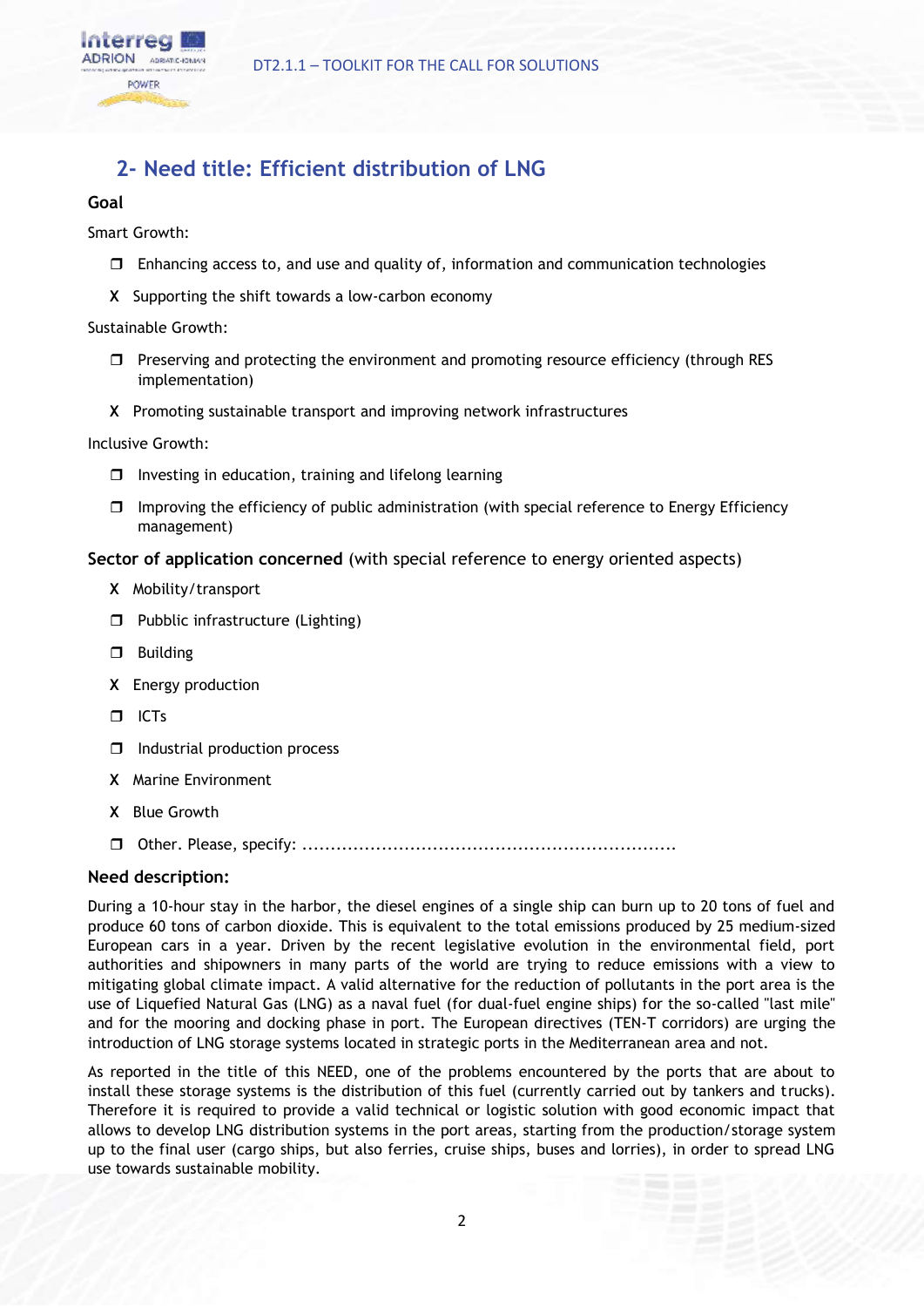

C4S + Gaming session

# **3- Need title: Energy data collection and analysis**

### **Goal**

Smart Growth:

- **X** Enhancing access to, and use and quality of, information and communication technologies
- $\square$  Supporting the shift towards a low-carbon economy

## Sustainable Growth:

- $\Box$  Preserving and protecting the environment and promoting resource efficiency (through RES implementation)
- $\square$  Promoting sustainable transport and improving network infrastructures

Inclusive Growth:

- $\Box$  Investing in education, training and lifelong learning
- **X** Improving the efficiency of public administration (with special reference to Energy Efficiency management)

**Sector of application concerned** (with special reference to energy oriented aspects)

- **D** Mobility/transport
- $\Box$  Pubblic infrastructure (Lighting)
- **D** Building
- **Energy production**
- **X** ICTs
- $\Box$  Industrial production process
- **D** Marine Environment
- **D** Blue Growth
- Other. Please, specify: ..................................................................

### **Need description:**

By collecting, combining and aggregating (individual) data, a specific energy-environmental policy can be developed and implemented on a local scale (for example in a neighbourhood) or in the port area. Global and energy data can also facilitate the identification of any port development limitations and contribute to the definition of environmental priorities and actions, as well as facilitating the start-up of programs for the integrated development of urban and industrial areas by the public administration.

As defined in the NEED title, it is required to provide an ICT solution for the collection and analysis of energy-environmental data with a "user-friendly" interface, that can be used by district managers and by public administration in order to monitor constantly energy consumptions, evaluating the data collected, highlighting any weaknesses and identifying possible improvement actions. This system should also help identify needs and opportunities in areas of interest for the eventual creation of small energy islands: comanagement of (possible) production, distribution, sharing of energy.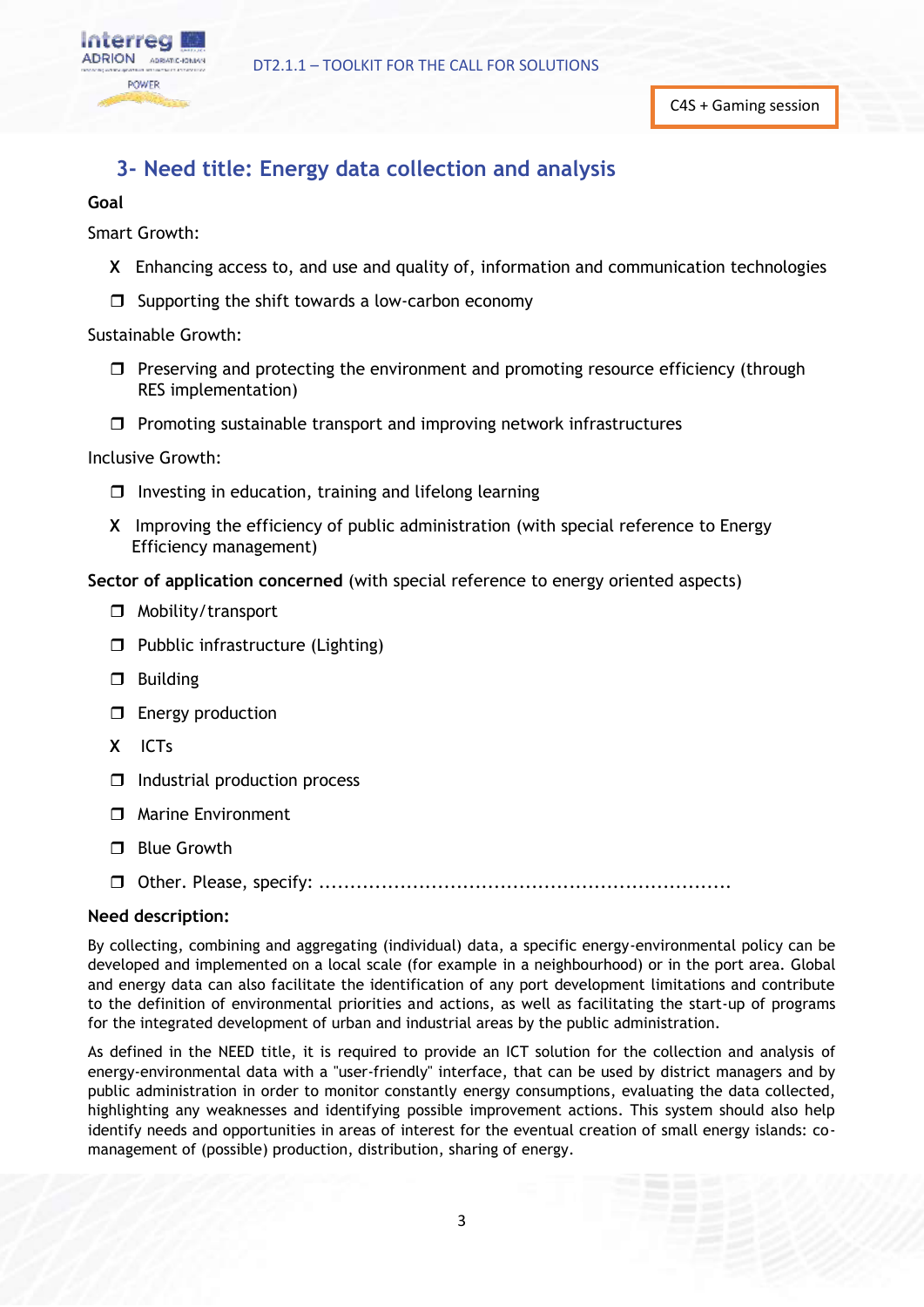

# **4- Need title: Microclimate improvement**

## **Goal**

Smart Growth:

- $\Box$  Enhancing access to, and use and quality of, information and communication technologies
- $\square$  Supporting the shift towards a low-carbon economy

## Sustainable Growth:

- **X** Preserving and protecting the environment and promoting resource efficiency (through RES implementation)
- $\Box$  Promoting sustainable transport and improving network infrastructures

Inclusive Growth:

- $\Box$  Investing in education, training and lifelong learning
- $\Box$  Improving the efficiency of public administration (with special reference to Energy Efficiency management)

**Sector of application concerned** (with special reference to energy oriented aspects)

- $\Box$  Mobility/transport
- $\Box$  Pubblic infrastructure (Lighting)
- **D** Building
- **Energy production**
- **D** ICTs
- $\Box$  Industrial production process
- **D** Marine Environment
- **D** Blue Growth
- **X** Other. Please, specify: **Public/open space**

## **Need description:**

Port areas are heavily cemented and this causes the so-called "heat island" effect in the summer. To avoid this, it is necessary to develop solutions for the improvement of the microclimatic comfort of public / open spaces through, for example, the use of green islands of easy installation and maintenance (no plants on the ground, for which it is necessary to foresee reconstitution of the soil nutrients, once floors and cementitious elements have been removed), or the application of heat-reflecting paints, or other interventions that may help the improvement of the microclimate in the port area (as reported in the title of this Need). The solution must include low investment costs, ease of installation, simple and inexpensive maintenance, and effectiveness of the result.

In this key, the project proposes and advocates the creation of a new concept, conceived in particular to satisfy social demand, characterized by a great architectural urban quality, understood in the most recent "eco-sustainable" key, ie adopting a design approach where the energy saving and respect for the environment are combined with low cost management and soil savings, and to reduce of management costs, precisely by virtue of the adoption of techniques of bioclimatic design, use of technologies and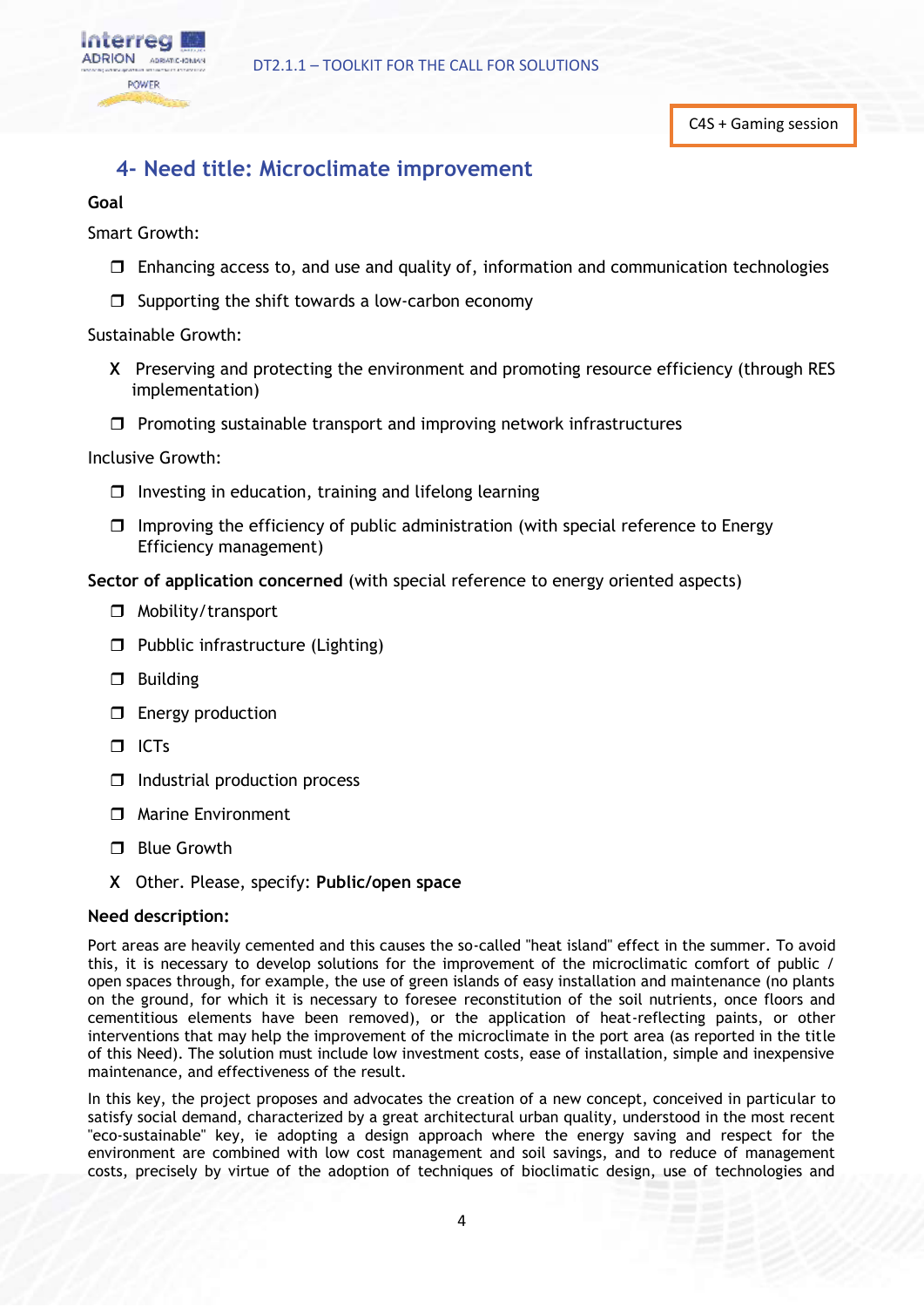

materials already tested for efficiency and savings in energy consumption, use of renewable sources for energy production.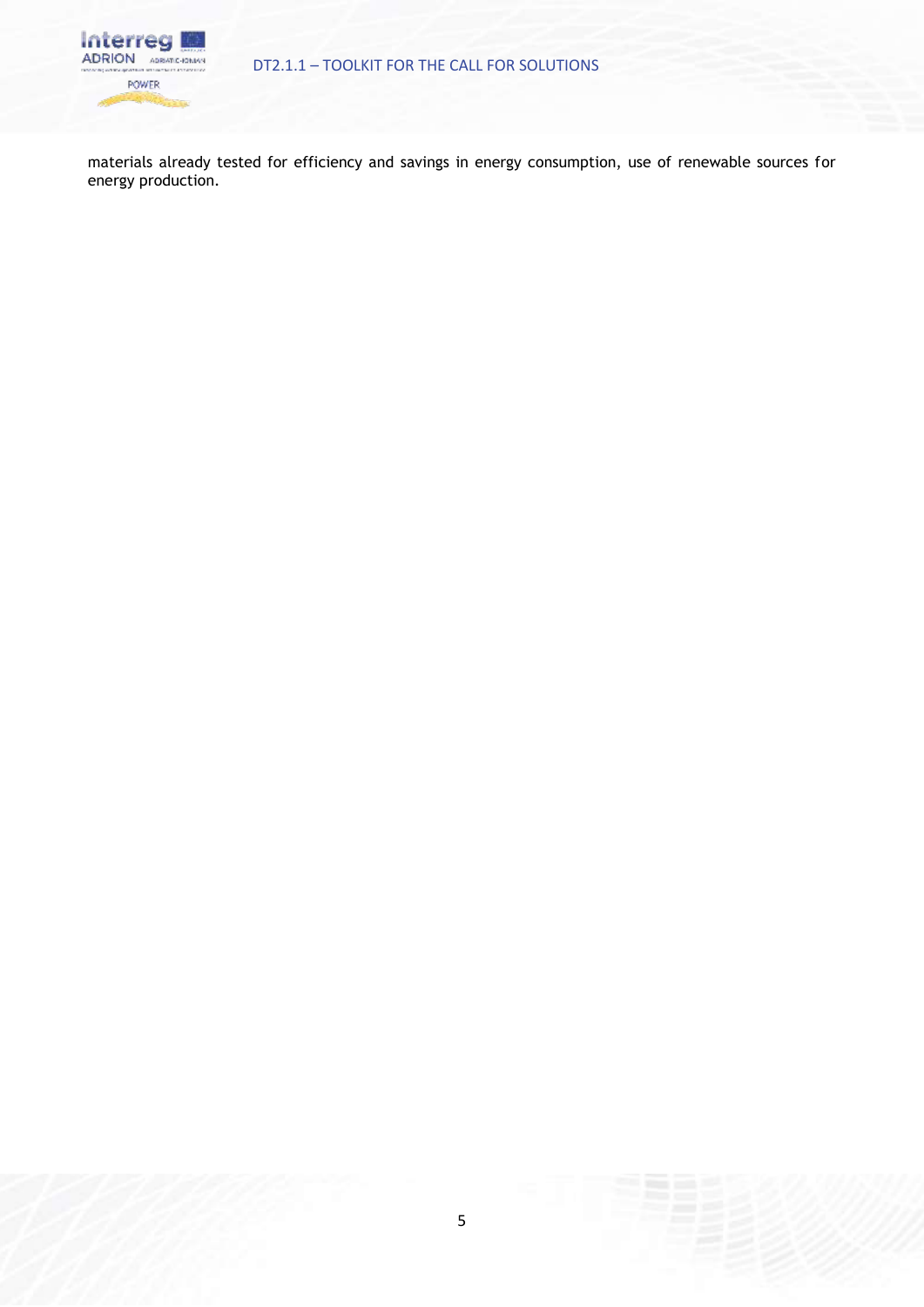

C4S + Gaming session

# **5- Need title: Facilitation to virtuous behavior**

## **Goal**

Smart Growth:

- **X** Enhancing access to, and use and quality of, information and communication technologies
- $\square$  Supporting the shift towards a low-carbon economy

## Sustainable Growth:

- $\Box$  Preserving and protecting the environment and promoting resource efficiency (through RES implementation)
- $\square$  Promoting sustainable transport and improving network infrastructures

Inclusive Growth:

- **X** Investing in education, training and lifelong learning
- **X** Improving the efficiency of public administration (with special reference to Energy Efficiency management)

**Sector of application concerned** (with special reference to energy oriented aspects)

- $\Box$  Mobility/transport
- $\Box$  Pubblic infrastructure (Lighting)
- **X** Building
- **Energy production**
- **X** ICTs
- **X** Industrial production process
- **D** Marine Environment
- **D** Blue Growth
- Other. Please, specify: ..................................................................

## **Need description:**

Behavioral changes at home or in the office can produce sensitive and measurable (through the use of smart meters) savings. Several pilot experiences suggest that with only behavioral changes, significant energy savings of 10-15% can be achieved in both offices and residential buildings. For this reason it is important for workers and citizens to be educated and incentivized for the rational use of energy and energy resources.

As indicated by the title of this NEED, it is required to support the development of a widespread culture of energy conservation through, for example:

- Training courses on the measures to be taken to improve, for example, the management of heating and lighting systems (better if clearly addressed to the sectors in which port operators operate, such as the tertiary sector, logistics, production processes, mobility) ;
- Innovative learning methods (such as gamification) to involve workers and citizens in the process of energy efficiency of a given urban context (with particular reference to port areas);
- Effective ideas for the promotion of awareness campaigns;
- Incentive systems to facilitate the adoption of virtuous behavior.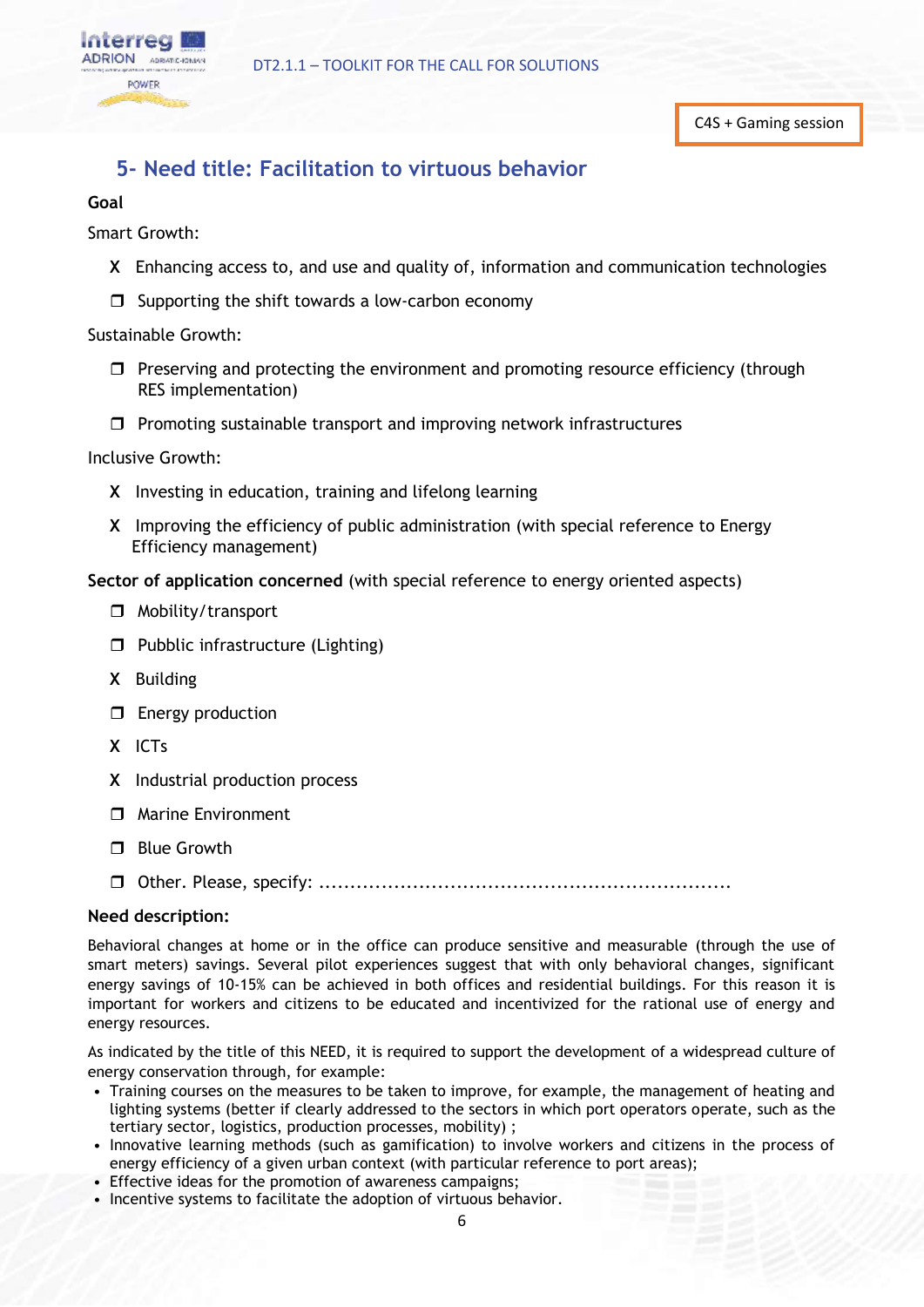

DT2.1.1 – TOOLKIT FOR THE CALL FOR SOLUTIONS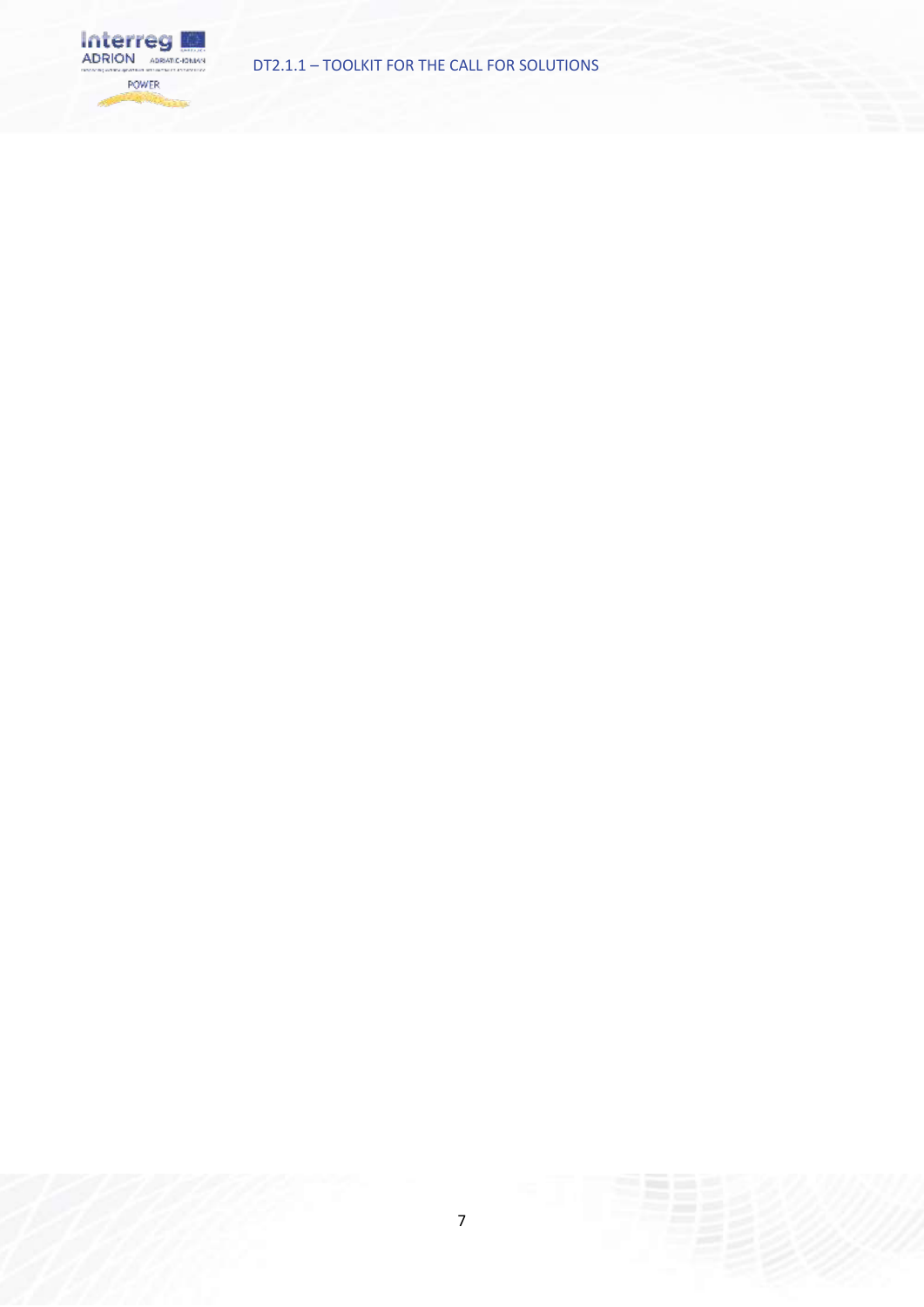

# **6- Need title: Spaces and/or logistics rationalization**

## **Goal**

Smart Growth:

- $\Box$  Enhancing access to, and use and quality of, information and communication technologies
- **X** Supporting the shift towards a low-carbon economy

## Sustainable Growth:

- $\Box$  Preserving and protecting the environment and promoting resource efficiency (through RES implementation)
- $\Box$  Promoting sustainable transport and improving network infrastructures

Inclusive Growth:

- $\Box$  Investing in education, training and lifelong learning
- $\Box$  Improving the efficiency of public administration (with special reference to Energy Efficiency management)

**Sector of application concerned** (with special reference to energy oriented aspects)

- **D** Mobility/transport
- $\Box$  Pubblic infrastructure (Lighting)
- **D** Building
- **Energy production**
- **X** ICTs
- **X** Industrial production process
- **D** Marine Environment
- **D** Blue Growth
- Other. Please, specify: ..................................................................

## **Need description:**

Logistics is the "core business" of many companies in port areas. A lack of rationalization of spaces (for example of warehouses) and logistics can result in production and energy inefficiencies.

What is required is an ICT methodology / a tool which, on the basis of the existing situation, is able to improve the organization of spaces (both for life inside buildings and for the production process) and to rationalize logistics in order to improve the production process and increase energy efficiency.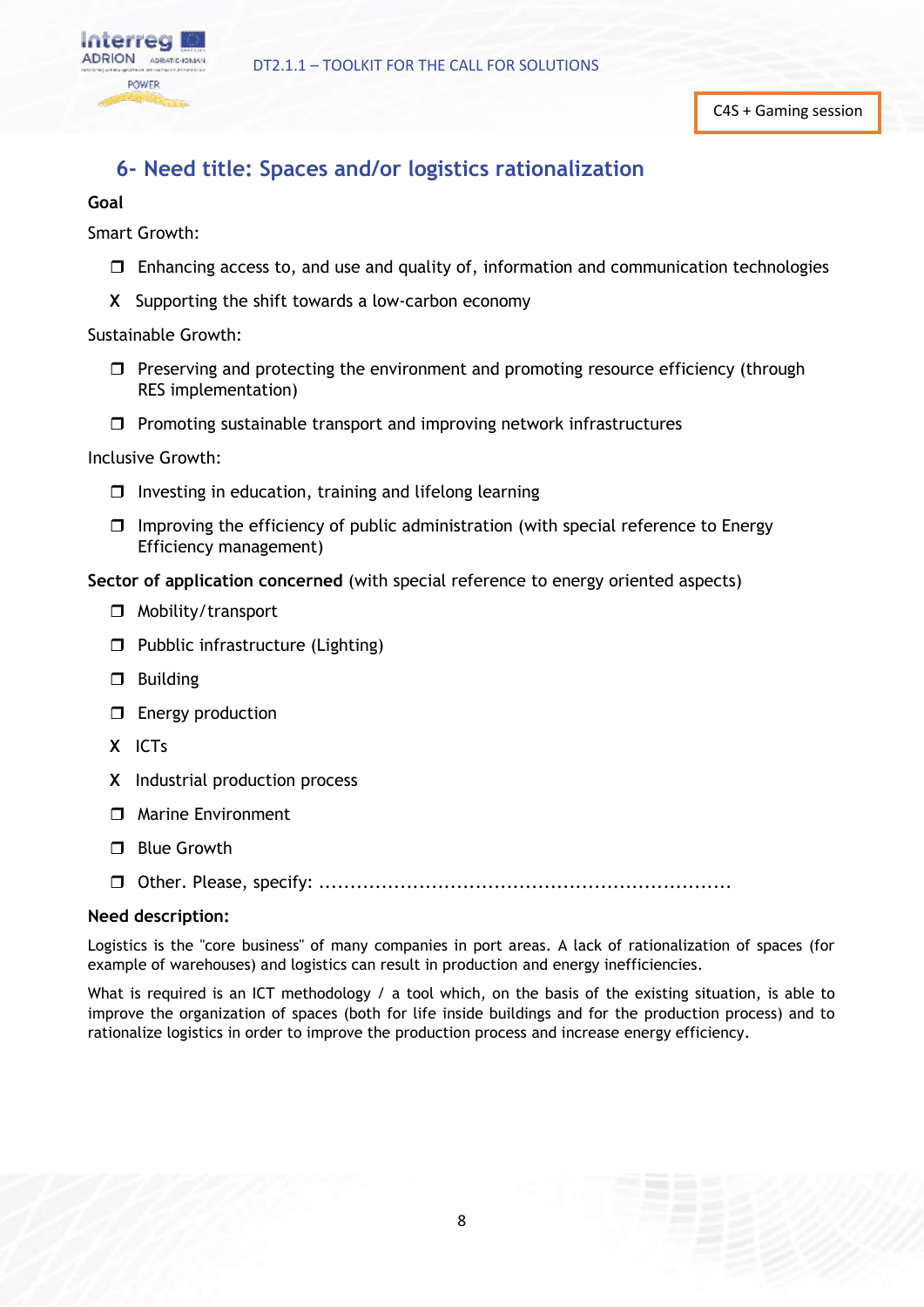

# **7- Need title: Methods and solutions for an effective distribution of compressed air and refrigerant fluid to make production processes more efficient**

### **Goal**

Smart Growth:

- $\Box$  Enhancing access to, and use and quality of, information and communication technologies
- **X** Supporting the shift towards a low-carbon economy

Sustainable Growth:

- $\Box$  Preserving and protecting the environment and promoting resource efficiency (through RES implementation)
- $\Box$  Promoting sustainable transport and improving network infrastructures

### Inclusive Growth:

- $\Box$  Investing in education, training and lifelong learning
- $\Box$  Improving the efficiency of public administration (with special reference to Energy Efficiency management)

**Sector of application concerned** (with special reference to energy oriented aspects)

- $\Box$  Mobility/transport
- $\Box$  Pubblic infrastructure (Lighting)
- **D** Building
- $\square$  Energy production
- $\Box$  ICTs
- **X** Industrial production process
- $\Box$  Marine Environment
- **n** Blue Growth
- Other. Please, specify: ..................................................................

### **Need description:**

Compressed air and refrigeration systems for production machinery represent the major energy consumption centers for many manufacturing companies, both in the port and non-port areas. It has been estimated that the optimization of compressed air systems would produce savings of up to 35% of electricity consumption. It often occurs that, due to leaks in the distribution system, compressed air and / or refrigerant fluid are not at the correct temperature and pressure for a correct functioning of the machinery, consequently worsening the production process.

As expressed in the NEED title, it is required to develop methods of investigation of losses (for example through the use of thermal imaging cameras or other systems) and appropriate technological solutions (also ICT) to improve both the distribution of compressed air and refrigerant and the energy efficiency of the production process, in compliance with the operating parameters envisaged by the processes.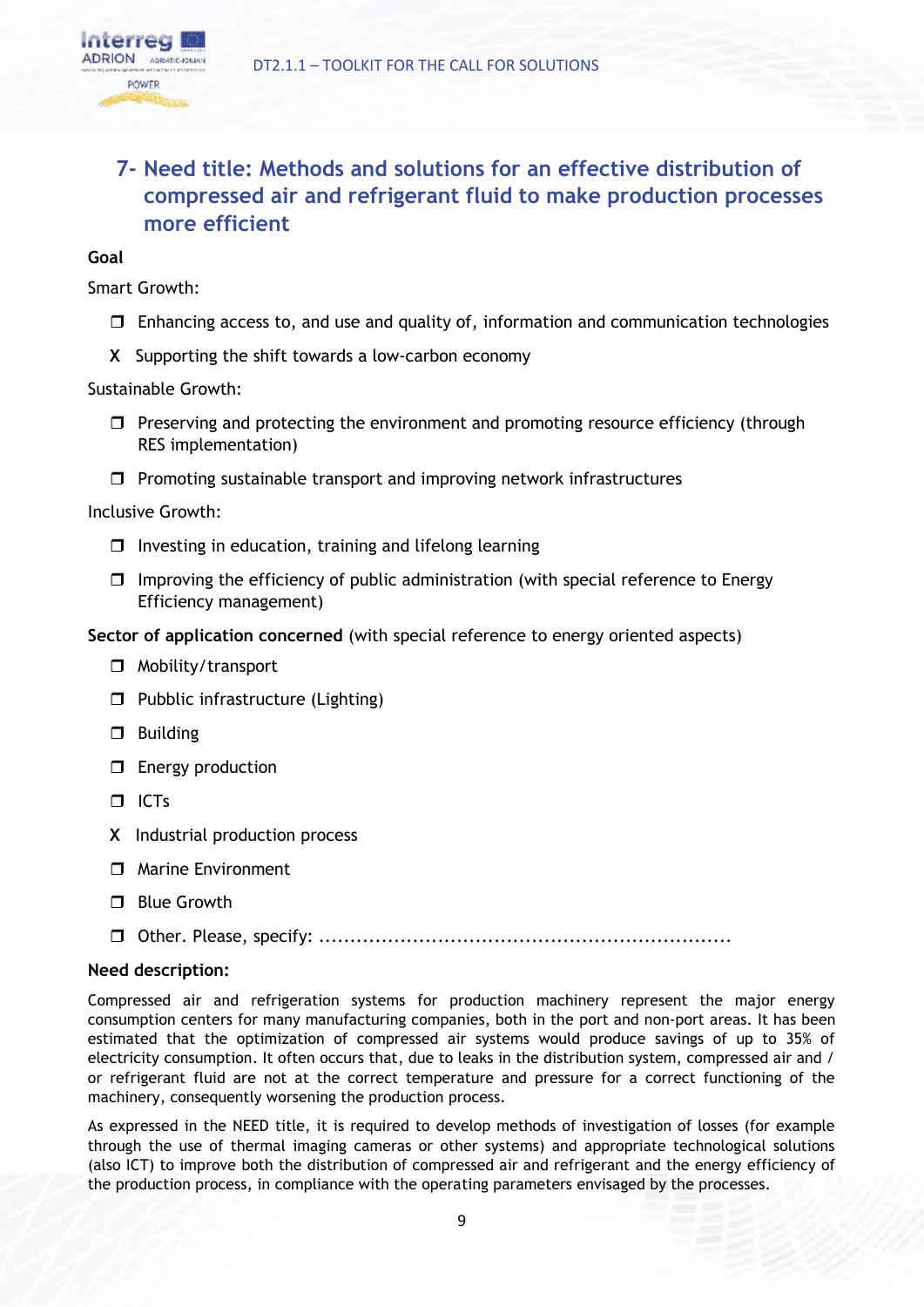

# **8- Need title: Methods for the complete renovation of existing HVAC systems**

## **Goal**

Smart Growth:

- $\Box$  Enhancing access to, and use and quality of, information and communication technologies
- **X** Supporting the shift towards a low-carbon economy

Sustainable Growth:

- **X** Preserving and protecting the environment and promoting resource efficiency (through RES implementation)
- $\Box$  Promoting sustainable transport and improving network infrastructures

Inclusive Growth:

- $\Box$  Investing in education, training and lifelong learning
- $\Box$  Improving the efficiency of public administration (with special reference to Energy Efficiency management)

**Sector of application concerned** (with special reference to energy oriented aspects)

- $\Box$  Mobility/transport
- $\Box$  Pubblic infrastructure (Lighting)
- **X** Building
- $\square$  Energy production
- **X** ICTs
- **X** Industrial production process
- $\Box$  Marine Environment
- **n** Blue Growth
- Other. Please, specify: ..................................................................

### **Need description:**

According to European Commission data, the European building stock is generally inefficient, with 35% of buildings over 50 years old. These buildings, both public, residential and offices, are characterized by old and inefficient heating, ventilation and cooling systems. The extraordinary maintenance interventions necessary for the complete overhaul of these plants are burdensome in economic terms and necessarily entail a halt in production or the need to move people elsewhere.

As reported in the NEED title, it is required to present a step-by-step methodology / process leading to the replacement (partial or total) of a dated civil installation, with the aim of containing costs and optimizing technological innovations on the basis of the given context. In this context, the use of another heating source (such as pellets, wood chips, methane, LPG) should also be considered.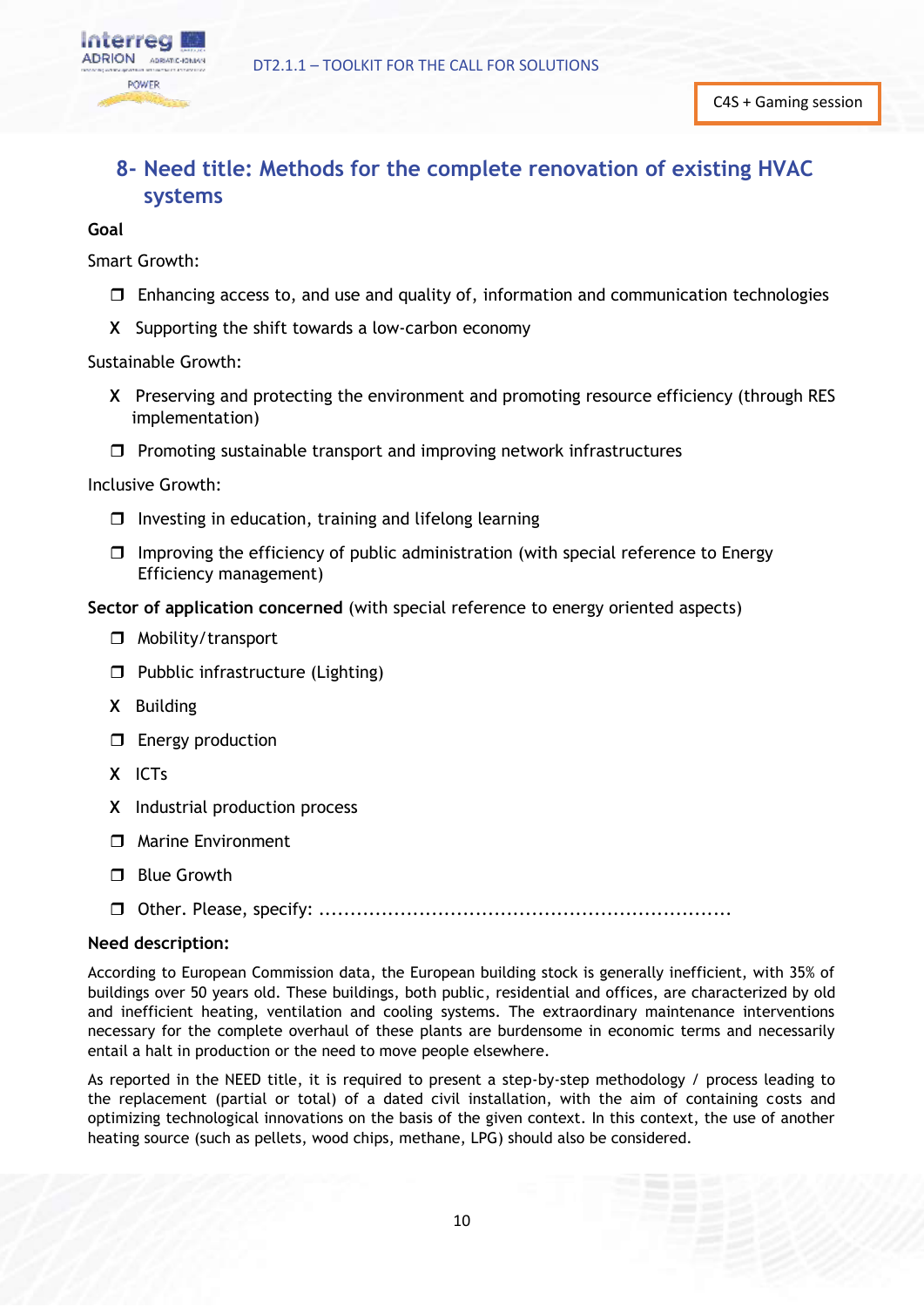

C4S + Gaming session

# **9- Need title: Three year payback period**

### **Goal**

Smart Growth:

- $\Box$  Enhancing access to, and use and quality of, information and communication technologies
- **X** Supporting the shift towards a low-carbon economy

## Sustainable Growth:

- $\Box$  Preserving and protecting the environment and promoting resource efficiency (through RES implementation)
- $\square$  Promoting sustainable transport and improving network infrastructures

Inclusive Growth:

- $\Box$  Investing in education, training and lifelong learning
- $\Box$  Improving the efficiency of public administration (with special reference to Energy Efficiency management)

**Sector of application concerned** (with special reference to energy oriented aspects)

- $\Box$  Mobility/transport
- **X** Pubblic infrastructure (Lighting)
- **X** Building
- **X** Energy production
- **X** ICTs
- **X** Industrial production process
- **D** Marine Environment
- **D** Blue Growth
- Other. Please, specify: ..................................................................

### **Need description:**

According to European Commission data, the European building stock is generally inefficient, with 35% of buildings over 50 and a very low annual restructuring rate. One of the barriers that prevent the energetic redevelopment of buildings (envelope, HVAC plant and lighting system) and on the production process is the return time of investments of this kind which, for example, relates to short rent that characterize our times, turns out to be too long.

It is therefore necessary to present technologies for energy efficiency that offer a payback period of less than 3 years. The focus of this need is not so much on technology, which can be of any type, but on the times of return in the face of an increase in efficiency of the building / production process. Given the specific request, it is requested to detail the type of incentive (regional, national) that one intends to use.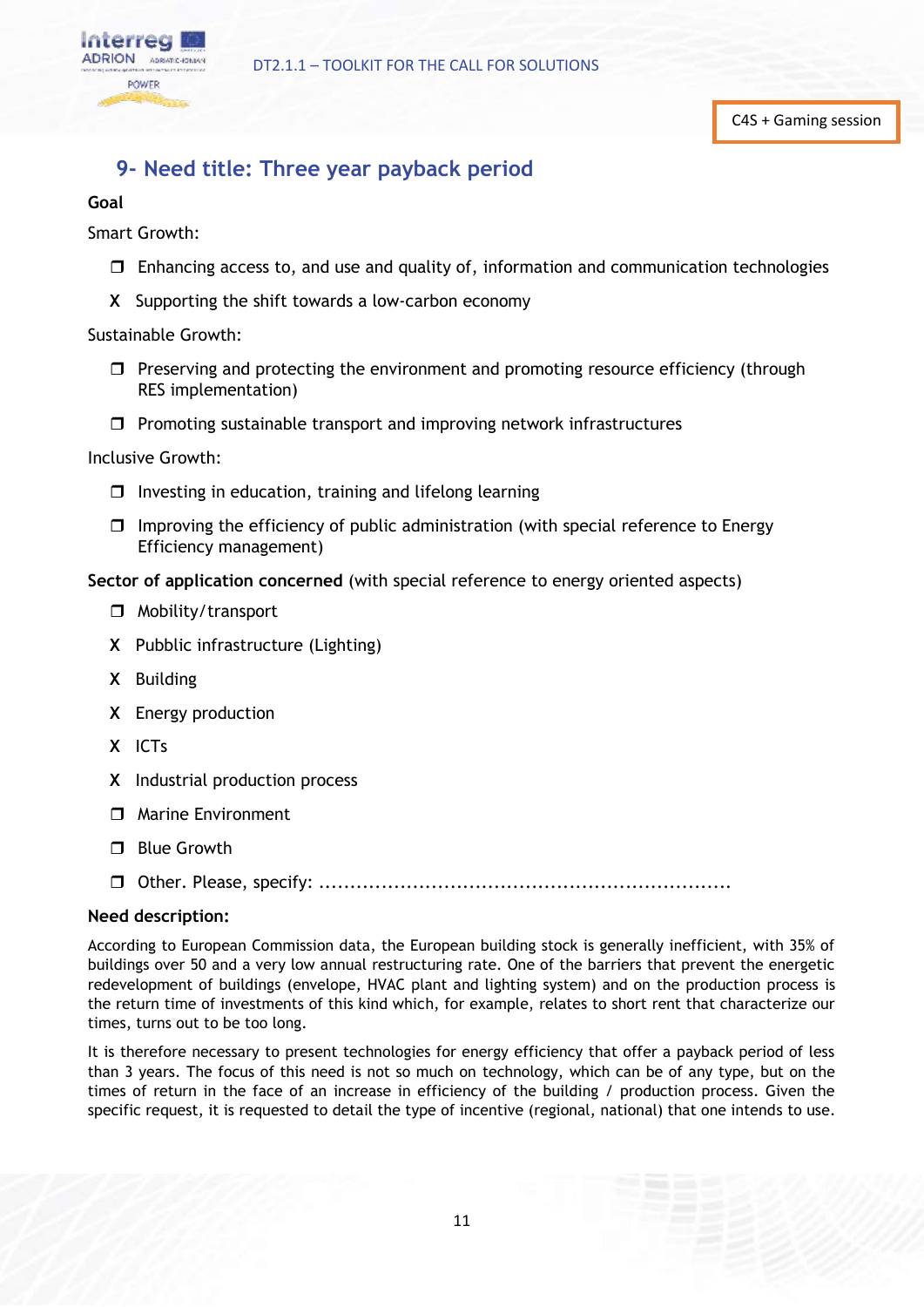

# **10- Need title: Roofs to produce energy from the bound or dated buildings**

## **Goal**

Smart Growth:

- $\Box$  Enhancing access to, and use and quality of, information and communication technologies
- **X** Supporting the shift towards a low-carbon economy

## Sustainable Growth:

- **X** Preserving and protecting the environment and promoting resource efficiency (through RES implementation)
- $\Box$  Promoting sustainable transport and improving network infrastructures

## Inclusive Growth:

- $\Box$  Investing in education, training and lifelong learning
- $\Box$  Improving the efficiency of public administration (with special reference to Energy Efficiency management)

**Sector of application concerned** (with special reference to energy oriented aspects)

- $\Box$  Mobility/transport
- $\Box$  Pubblic infrastructure (Lighting)
- **X** Building
- **X** Energy production
- $\Box$  ICTs
- $\Box$  Industrial production process
- $\Box$  Marine Environment
- **n** Blue Growth
- Other. Please, specify: ..................................................................

## **Need description:**

The specific need described in the title stems from the need to increase the production of energy from Renewable Energy Sources in the port area: many abandoned warehouses could be widely exploited to produce, for example, electricity through the installation of photovoltaic systems in coverage. Many of the buildings in the port area date back to the early decades of 1900 (many of these buildings are bound). This implies at the same time the need to restructure the roofs of these buildings before being able to proceed with the installation of the plant: and this turns out to be an economic burden that no owner intends to support.

It is therefore necessary to develop a structure that produces energy (electric or thermal) and can be supported on the walls with minimal interventions on the roof, so as not to require heavy infrastructural interventions on the building and / or not to compromise the coverage of a possible historic building.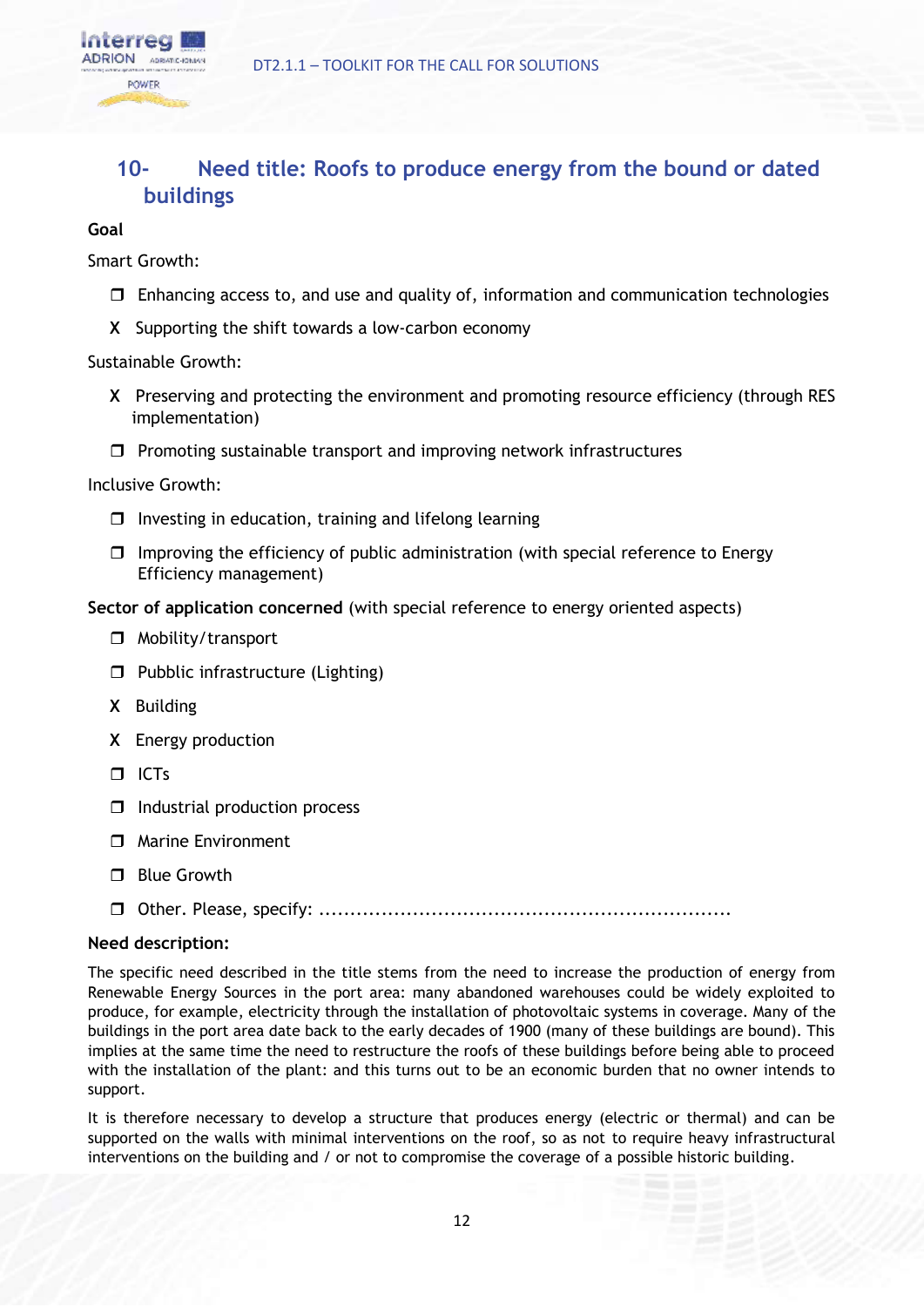

# **11- Need title: Efficienct lighting/equipment management**

## **Goal**

Smart Growth:

- $\Box$  Enhancing access to, and use and quality of, information and communication technologies
- **X** Supporting the shift towards a low-carbon economy

## Sustainable Growth:

- **X** Preserving and protecting the environment and promoting resource efficiency (through RES implementation)
- $\Box$  Promoting sustainable transport and improving network infrastructures

Inclusive Growth:

- $\Box$  Investing in education, training and lifelong learning
- $\Box$  Improving the efficiency of public administration (with special reference to Energy Efficiency management)

**Sector of application concerned** (with special reference to energy oriented aspects)

- $\Box$  Mobility/transport
- **X** Pubblic infrastructure (Lighting)
- **D** Building
- **Energy production**
- **D** ICTs
- $\Box$  Industrial production process
- **D** Marine Environment
- **D** Blue Growth
- Other. Please, specify: ..................................................................

## **Need description:**

The current state of lighting/equipment infrastructure in ports is not at a satisfactory level from the point of view of electricity consumption and in terms of lighting quality. A large number of lighting fixtures still in operation today are in fact inefficient and obsolete (HP Hg lamps, HP sodium lamps, metal halide lamps), making maintenance very expensive. The lighting systems in the ports therefore represent a huge potential in terms of savings and functionality.

Lighting/equipment management could achieve several good results, such as: reducing energy consumption, CO2 emissions, light pollution as well as maintenance costs and acquiring a "green" image. To this extent, it is therefore necessary to develop an integrated efficient solution to manage lighting system also replacing old lamps with cost-optimal solutions.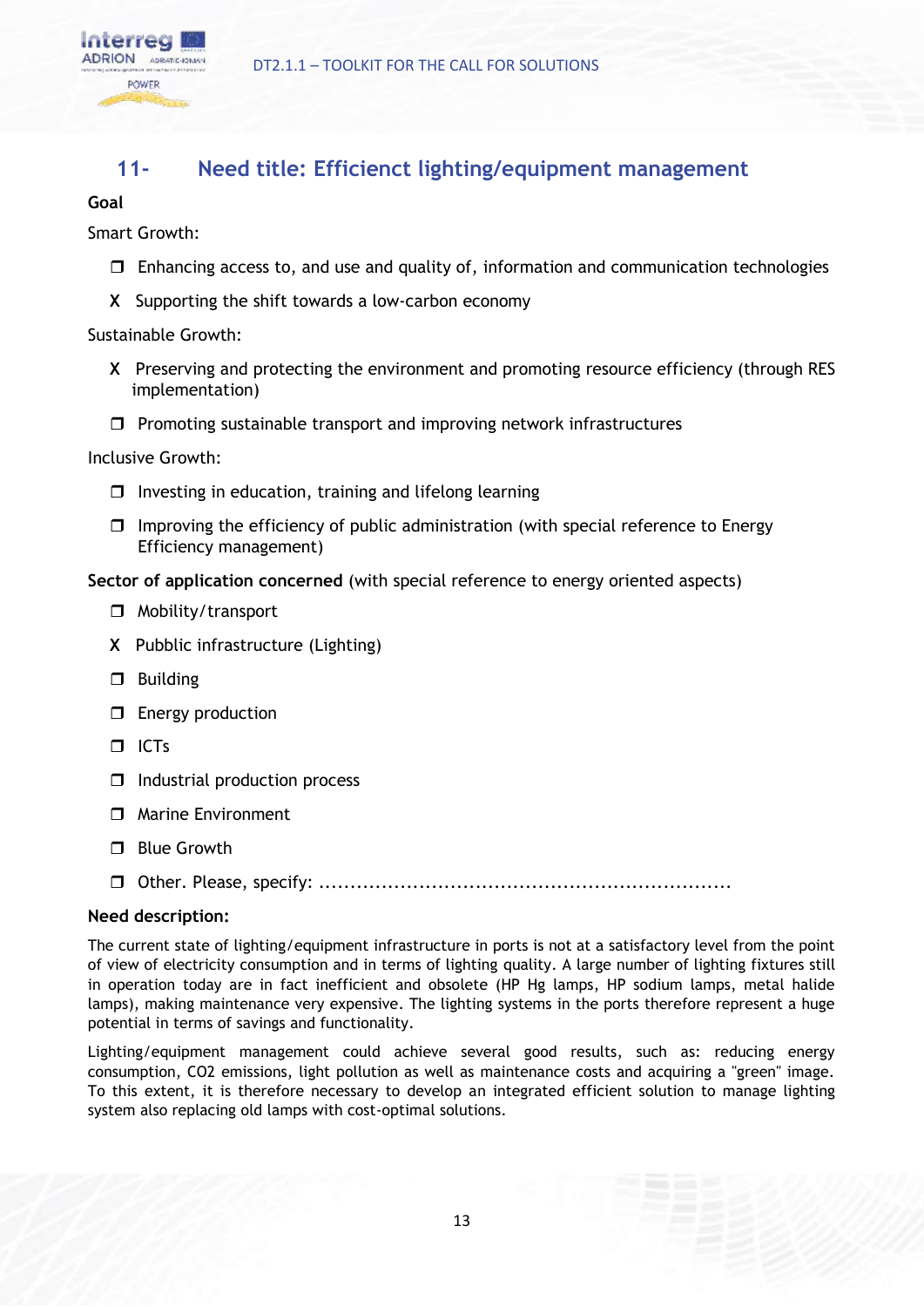

# **12- Need title: Lowering peak power and Excessive reactive electricity**

### **Goal**

Smart Growth:

- $\Box$  Enhancing access to, and use and quality of, information and communication technologies
- **X** Supporting the shift towards a low-carbon economy

Sustainable Growth:

- **X** Preserving and protecting the environment and promoting resource efficiency (through RES implementation)
- $\Box$  Promoting sustainable transport and improving network infrastructures

Inclusive Growth:

- $\Box$  Investing in education, training and lifelong learning
- $\Box$  Improving the efficiency of public administration (with special reference to Energy Efficiency management)

**Sector of application concerned** (with special reference to energy oriented aspects)

- **D** Mobility/transport
- **X** Pubblic infrastructure (Lighting)
- **D** Building
- $\square$  Energy production
- **D** ICTs
- $\Box$  Industrial production process
- **D** Marine Environment
- **n** Blue Growth
- Other. Please, specify: ..................................................................

### **Need description:**

From the analysis of electricity consumption and peak loads in ports, it is noted that the use of transporter cranes greatly influences the consumption of reactive electrical energy.

In this context, the installation of electricity supply and demand management equipment and of peaks and reactive electricity compensation would significantly reduce electricity costs. In this context the NEED in question is located: it is necessary to develop solutions for a correct management of supply-demand of electricity with the aim of lowering the power peaks and the reactive load. In this context, solutions for the replacement of electric motors on cranes can also be adopted, as these engines are usually obsolete (they are over 50 years old).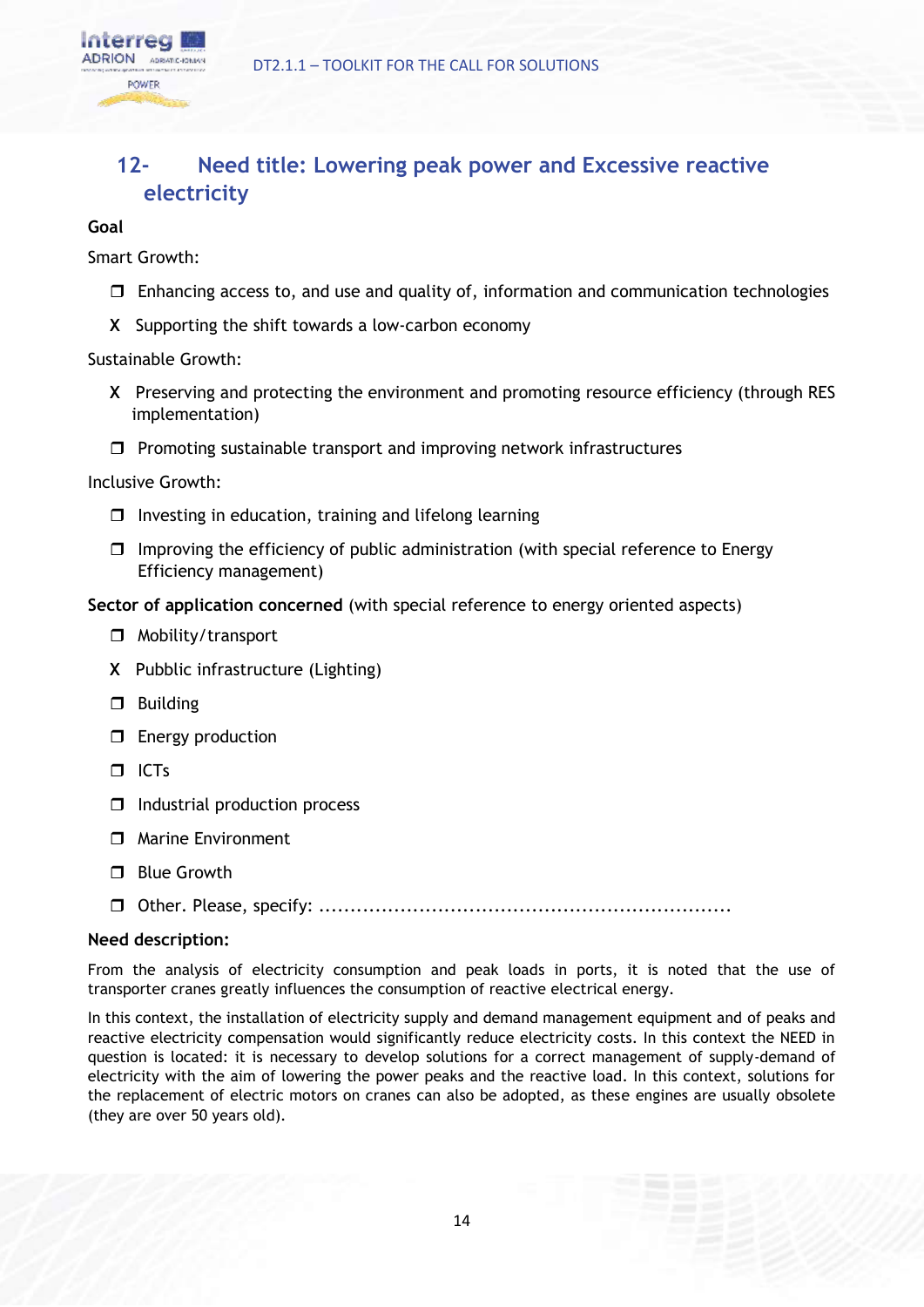

# **13- Need title: Implementing RES production**

## **Goal**

Smart Growth:

- $\Box$  Enhancing access to, and use and quality of, information and communication technologies
- **X** Supporting the shift towards a low-carbon economy

## Sustainable Growth:

- **X** Preserving and protecting the environment and promoting resource efficiency (through RES implementation)
- $\Box$  Promoting sustainable transport and improving network infrastructures

Inclusive Growth:

- $\Box$  Investing in education, training and lifelong learning
- **X** Improving the efficiency of public administration (with special reference to Energy Efficiency management)

**Sector of application concerned** (with special reference to energy oriented aspects)

- $\Box$  Mobility/transport
- $\Box$  Pubblic infrastructure (Lighting)
- **D** Building
- **X** Energy production
- **D** ICTs
- $\Box$  Industrial production process
- **D** Marine Environment
- **D** Blue Growth
- Other. Please, specify: ..................................................................

## **Need description:**

Electricity consumption is quite high both for the buildings and the infrastructures of the port. Therefore, together with the adoption of energy saving measures, it is necessary to increase the share of renewable energy applications, with the aim of producing clean energy and minimizing the withdrawal of electricity from the grid. The focus should be on building-related technologies such as photovoltaic (PV), small wind turbines, geothermal energy, etc.

In this context, the switch to some other heating source (such as pellets, wood chips, methane, LPG) should also be considered. The solution must take into account the necessary infrastructural works and capital investments, taking advantage, wherever possible, of regional and national (state) incentive programs to reduce installation costs.